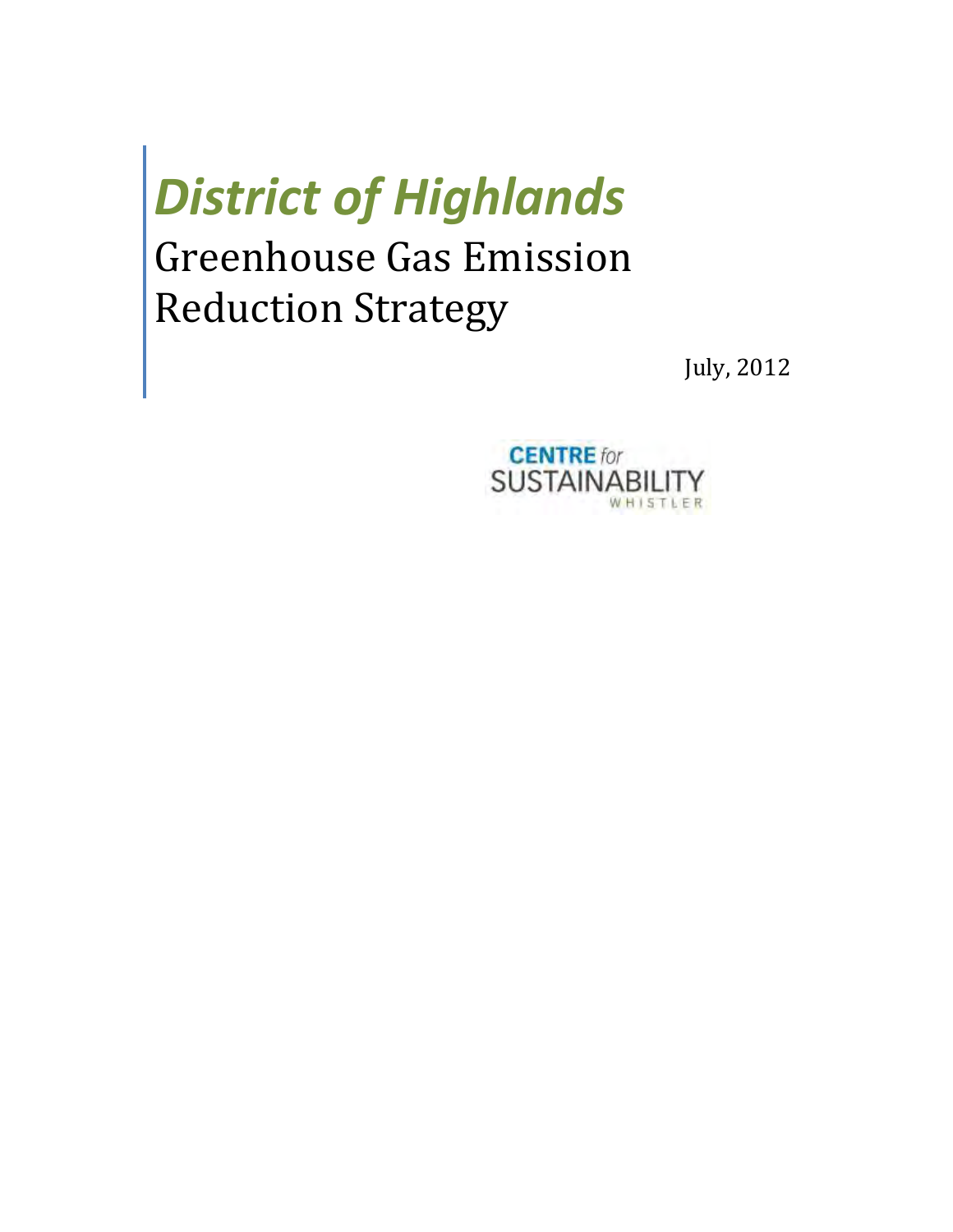## **Highlands-Greenhouse Gas Reduction Strategy**

## <span id="page-1-0"></span>**Table of Contents**

| $\mathbf{1}$   |     |  |  |  |
|----------------|-----|--|--|--|
|                | 1.1 |  |  |  |
|                | 1.2 |  |  |  |
| 2 <sup>1</sup> |     |  |  |  |
|                | 2.1 |  |  |  |
|                | 2.2 |  |  |  |
|                | 2.3 |  |  |  |
| 3              |     |  |  |  |
| 4              |     |  |  |  |
|                | 4.1 |  |  |  |
|                | 4.2 |  |  |  |
|                | 4.3 |  |  |  |
|                | 4.4 |  |  |  |
|                | 4.5 |  |  |  |
|                | 4.6 |  |  |  |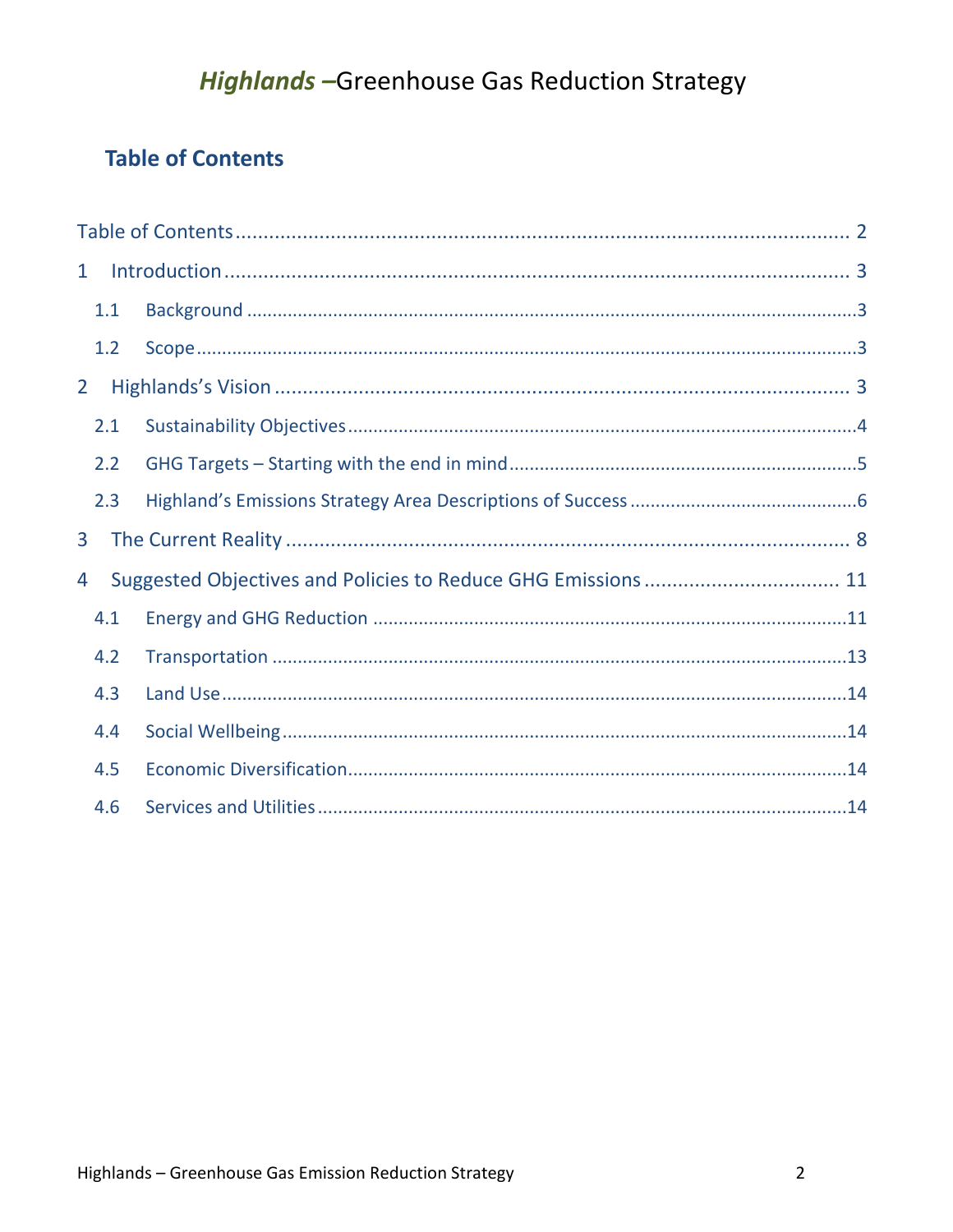## <span id="page-2-0"></span>**1 Introduction**

#### <span id="page-2-1"></span>**1.1 Background**

At the same time as communities throughout the world are struggling to prepare for a future without abundant low-cost fossil fuels, the Greenhouse Gases (GHGs) created by the world's current dependence on fossil fuels are creating devastating impacts on global ecosystems and social systems. Such impacts are expected to last for many generations. In British Columbia and Canada, these include: forests ravaged by pine beetle infestations, the pending loss of the Arctic ice pack, and significant losses of salmon stocks and species such as polar bears due to increases in ocean and river water temperatures. Increasing energy efficiency, shifting to alternative and renewable energy sources, and mitigating and adapting to the impacts of Climate Change, are now generally viewed as the greatest challenges of our time.

To address these challenges, provincial legislation requires that Official Community Plans include targets for the reduction of greenhouse gas emissions and policies and actions the local government has proposed for achieving these targets. In 2010 Highlands amended the OCP to comply with the GHG reduction requirements. A GHG Emission Reduction Strategy update to review of targets was anticipated as part of the OCP update following the *Sustainable Highlands* Integrated Community Sustainability Plan (ICSP). The ICSP will be a lens for guiding strategies to reduce emissions.

## <span id="page-2-2"></span>**1.2 Scope**

Highlands Greenhouse Gas Emission Strategy will address what the community can do to reduce and minimize Greenhouse Gas (GHG) emissions. Emission sources for Highlands considered under this plan include those from mobile sources, stationary sources and solid waste. It is recognized that resident activities including personal travel and general consumption of products and services such as

GHGs originate primarily from the decomposition of organic matter and the burning of fossil fuels for heating, electricity and transportation activities.

food also lead to GHG emissions, but these sources are not targeted in this strategy. The timeframe for this strategy stretches out to 2050 with long term targets, to 2030 with targets and a more detailed vision, and policy directed within and beyond the five year timeframe represented by the OCP Update.

## <span id="page-2-3"></span>**2 Highlands's Vision**

Provincial legislation requires that Official Community Plans include targets for the reduction of greenhouse gas emissions and the policies and actions that the local government has proposed for achieving these targets. Beyond this legislation however, Highlands' Official Community Plan looks toward a broader sustainable future. The OCP vision includes the following statement: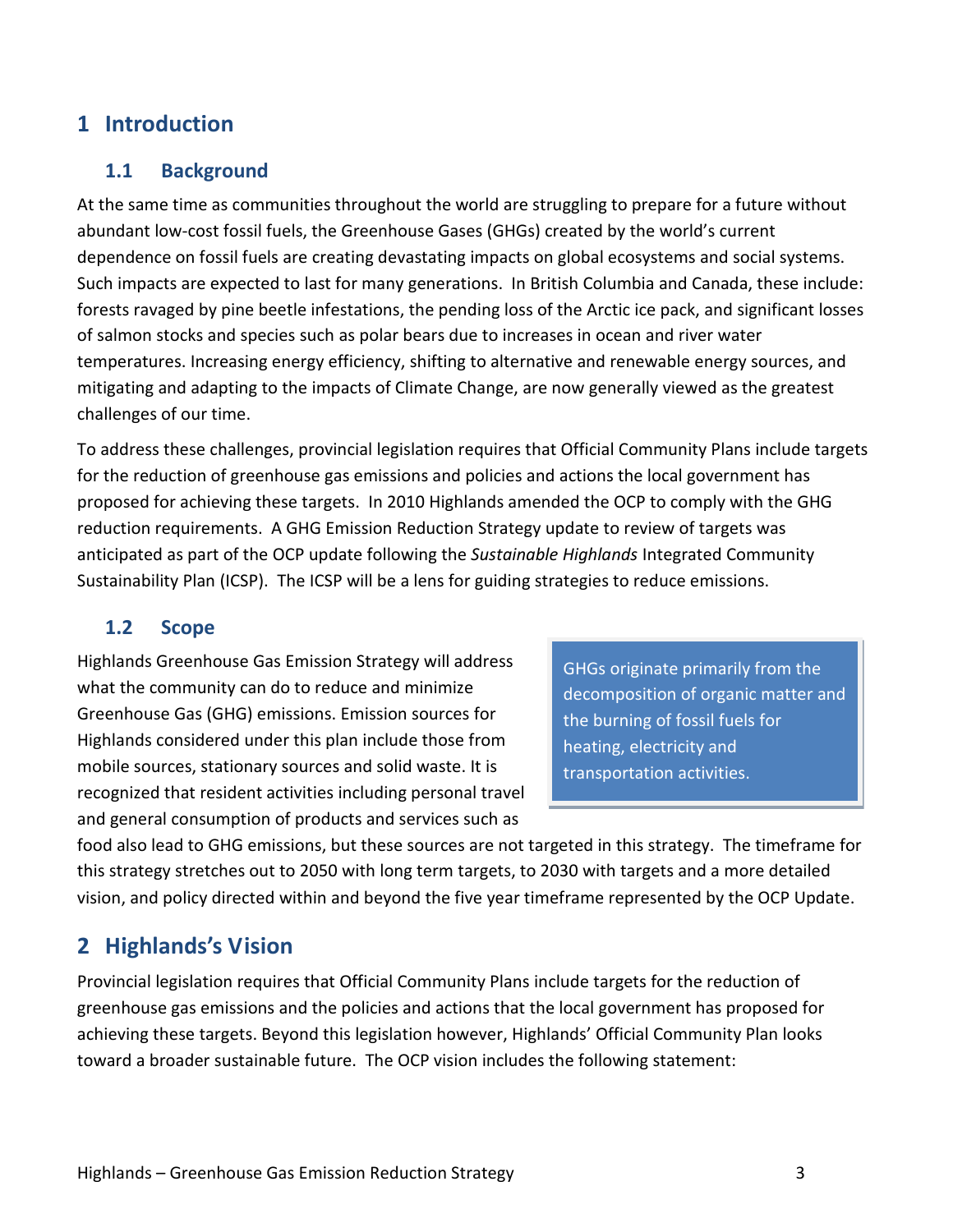*The Highlands will strive to diversify its economy while preserving our natural systems, including the aquifers on which we depend so heavily. Land use decisions will be guided by a community plan, with the ongoing involvement of residents.* 

## <span id="page-3-0"></span>**2.1 Sustainability Objectives**

In addition to this aspirational vision, Highlands has also recently adopted the following sustainability objectives, derived from the Natural Step Framework for Strategic Sustainable Development<sup>[1](#page-3-1)</sup>, that will guide Highlands on its journey towards sustainability. The community vision and the sustainability objectives are the "north star" for the community, which provide direction towards a final destination. The four sustainability objectives are:



**We will reduce our dependence on the use of materials extracted from the Earth's Crust and the creation of associated wastes.** We will work towards the use of renewable lowimpact resources, such as solar energy, and not depend on limited resources taken from the earth.



**We will reduce our contribution to the progressive build-up of synthetic materials produced by society.** We will create or use manufactured products that can be easily absorbed in an environmentally benign way, such as packaging made out of compostable materials.



**We will reduce our contribution to the ongoing physical degradation of nature.** We will use resources only from well-managed eco-systems, pursuing the most productive and efficient use of those resources. We will exercise caution when modifying the natural environment.



l

**We will reduce our contribution to conditions that undermine people's ability to meet their basic needs.** We will support and maintain socio-cultural and economic systems that promote a quality of life for people that include food security, affordable housing, and a living wage.

**Greenhouse Gas Emissions** primarily relate to issues under the first sustainability objective and ultimately this means that emissions from Highland's activities will over the long-term need to be close to zero, while also supporting the other three sustainability objectives. To be strategic, approaches to reduce GHG's today need to build toward zero emissions without preventing the ability of the community to reach the other sustainability objective.

<span id="page-3-1"></span> $^1$  Founded in 1989 in Sweden by oncologist Dr. Karl-Henrik Robert, the Natural Step is a non-profit organization with offices in 12 countries that work with hundreds of corporations, municipalities, academic institutions and non-profit organizations to help them achieve their sustainability goals, See: http://www.naturalstep.org/en/our-approach.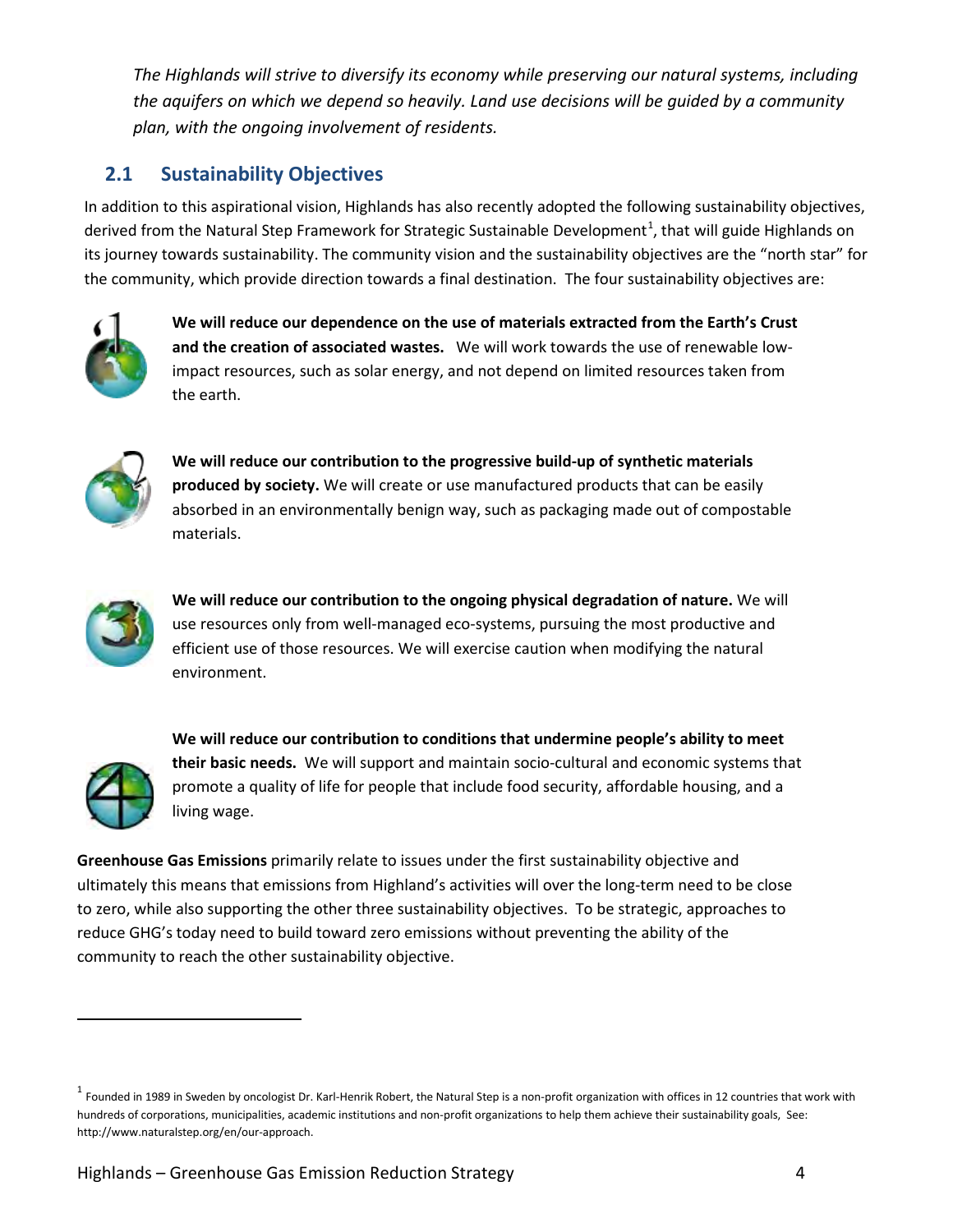## <span id="page-4-0"></span>**2.2 GHG Targets – Starting with the end in mind**

## **2.2.1 Global GHG Trends and "Tipping Points"**

A discussion about targets requires some contemplation as to where society needs to be in order to be sustainable. An 80% global reduction in GHG emissions is the level of reductions that scientists have agreed are required globally to stabilize atmospheric CO<sub>[2](#page-4-1)e</sub><sup>2</sup> concentrations below 400 parts per million (ppm) and the earth's atmosphere from heating by more than  $2^{\circ}$  Celsius, the point where catastrophic environmental and societal impacts may result. According to the U.S. National Oceanic and Atmospheric Administration (NOAA), we are currently standing at 394 ppm, an increase of 12 ppm in just four years.<sup>[3](#page-4-2)</sup> As the atmosphere knows no boundaries, the source of GHGs is irrelevant: the impacts of higher CO<sub>2e</sub> concentrations do not discriminate by location.

Needless to say, there is a dramatic gap between the current trend and the required global reductions, even with demand reduced by major price increases. This will necessitate a fundamental change in energy use, energy sources and the management of emissions to address, with corresponding changes to lifestyles and ways of doing business. Urgent action by all partners, locally and globally, will clearly be required in order to avoid the serious predicted global impacts of climate change.

## **2.2.2 Local GHG Targets**

In keeping with the dates set by the Provincial government, Highlands currently has GHG reduction targets for 2020 and 2050.

**Current OCP Community Targets.** The current targets extend to 2020 and 2050 and are as follows:

Reduce total per capita GHG emissions from the Highlands by the following amounts using the CEEI 2007, and the 2007 District population estimate as the baseline:

- 1. 20% by 2020
- 2. 60 % by 2050

l

**Provincial Target.** Legislated by Bill 44, the provincial target is the most aggressive in North America, calling for a dramatic reduction in GHG emissions of 33% by 2020 and 80% by 2050 with 2007 as baseline levels. It should be noted that per capita GHG emissions in BC have remained almost constant since 1990 and Bill 44 does not legislate the reductions that are required by specific jurisdictions or the private sector.

<span id="page-4-1"></span> $2\text{CO}_{2e}$  stands for the equivalent amount of carbon dioxide. Some GHGs, such as methane, are several times more potent than CO<sub>2</sub>

<span id="page-4-2"></span><sup>&</sup>lt;sup>3</sup> <http://www.esrl.noaa.gov/gmd/ccgg/trends/>Note that the red line on the graph are actual measurements, which vary according to season, while the black line is the annual average trend.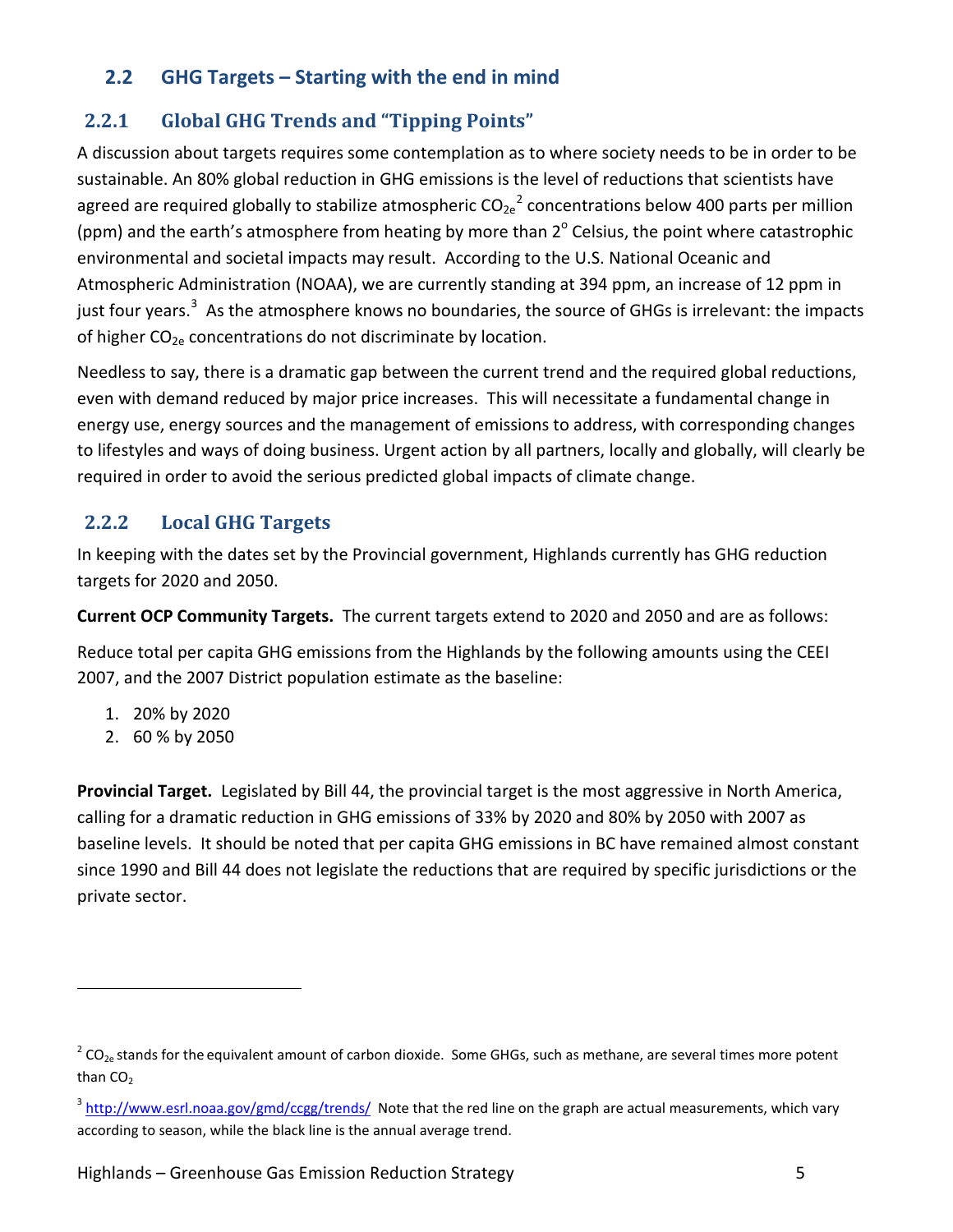#### **Recommended Targets**

Unlike the Provincial target, Highlands has set intensity-based targets based on population. These types of "per capita" targets are useful for tracking changes in growing areas or translating the reductions into more personal terms but on the downside, per capita targets tend to ignore the fact that total emissions need to drop as well. We recommend that Highlands include additional total emission reduction targets for 2030 in keeping with the ICSP timeline as well as a long-term sustainability target (2050 or 2060) of between 0% and 20% of total emissions compared with 2007. Setting an ultimate target will better align with Provincial initiatives, set clear direction for where the community needs to go and will help the community to make better decisions today.

The translation of total emission reduction targets into per capita targets is premised on a maximum Highlands population that grows at a rate similar to the past 10 years and then reaches 2,360 in 2020. If the community expects to exceed a population amount of 2,360 at any time before 2050, the per capita targets should be revised accordingly to align with the total emission reduction targets.

**Current 2020 Target:** 20% below 2007 per capita levels to 3.4 tonnes per person from 4.3 tonnes/person. Based on a population projection of 2,350 this translates into 9% below total emissions for 2007.

**2030 Target:** 35% below 2007 per capita levels to 2.8 tonnes per person from 4.3 tonnes in 2007. Based on the population projection of 2,350 this translates into 26% below total emissions for 2007.

**2050 Revised:** 80% below 2007 total emissions, which translates to 82% below 2007 per capita emissions to 0.75 tonnes per person living in Highlands.

## <span id="page-5-0"></span>**2.3 Highland's Emissions Strategy Area Descriptions of Success**

## **2.3.1 Strategy Areas**

In addition to being guided by the communities Vision and Sustainability Objectives this GHG Reduction Strategy is aligned more deeply within Highlands's Integrated Community Sustainability Plan, in which six of the nine Strategy Areas are more directly related to emissions. Each one of the Strategy Areas describes Descriptions of Success for Highlands in 2030. Below is a list of these Strategy areas and the GHG related outcomes.

## **2.3.2 Descriptions of Success**

By the year 2030, when Highlands has succeeded in achieving its emissions vision, the descriptions of future success that will guide emissions planning in each of the six related strategy areas are:

## **2.3.2.1 Buildings and Sites**

1. New and renovated **buildings use water and energy conservation measures**, have **low-impact design** and are mostly built with sustainable materials.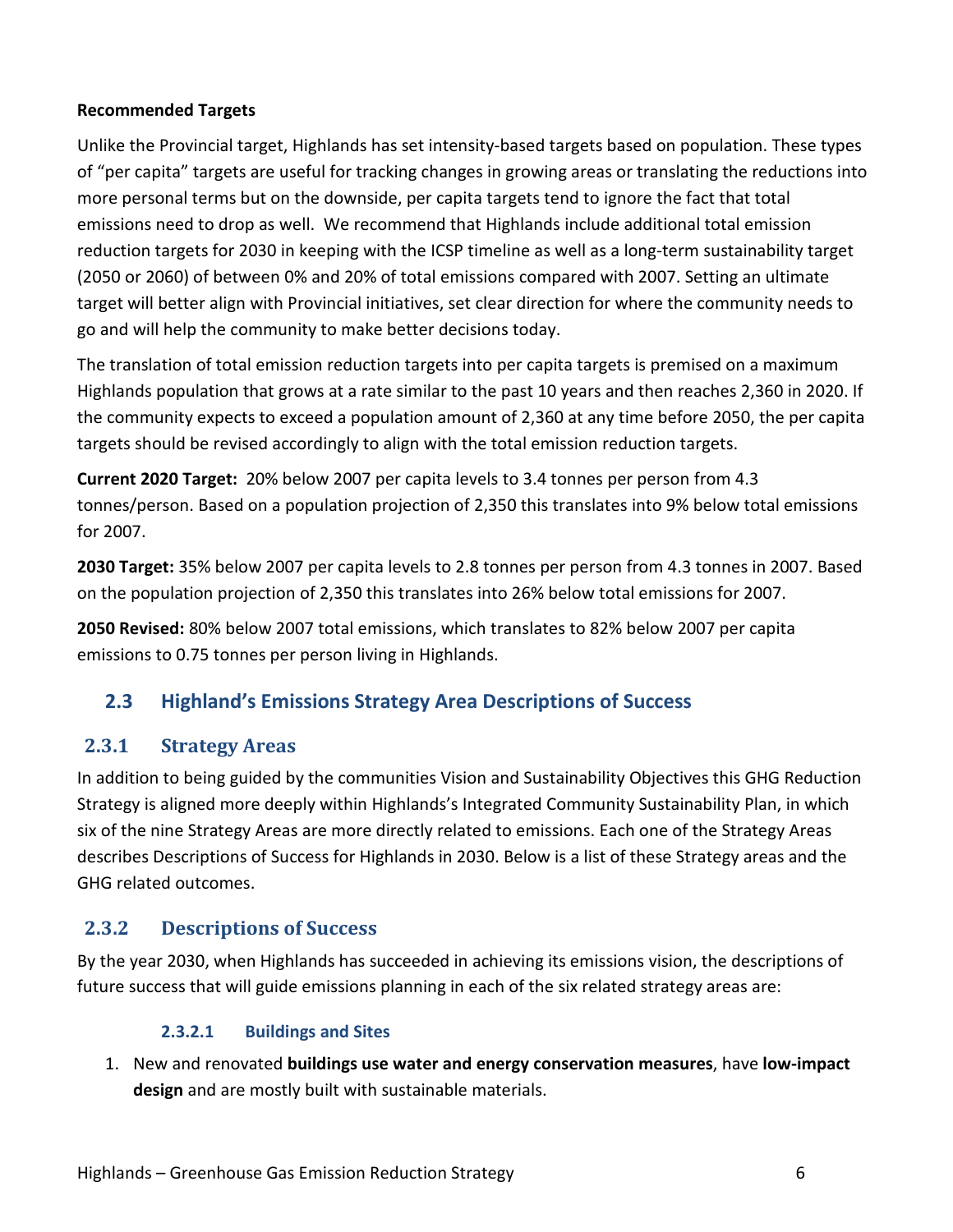- 2. Ornamental landscaped areas consist of non-invasive plant species that **minimize the need for use of potable water for irrigation** and of **chemical pesticides and fertilizers**.
- *3. Buildings energy comes from by grid based renewable energy or onsite renewable energy systems.*

#### **2.3.2.2 Energy**

- 1. Community members and local businesses are knowledgeable about energy and understand principles of conservation, efficiency, generation, storage and transmittance.
- 2. Homes use significantly less energy. Conservation of energy is achieved through increased efficiency and life style choices.
- 3. "Net-zero" energy, water and zero-waste is the standard for all developments.
- 4. Energy systems are based on renewable sources and are efficient, clean and integrated.

## **2.3.2.3 Economy and Work**

- 1. An increased proportion of income is generated through business and employment **opportunities located in the community**.
- 2. Business licensing is subject to an **appraisal to determine suitability based on the environmental, social, economic impacts and sustainability principles**.
- 3. **Learning activities help develop local economies** and a skilled workforce for the local and regional economy.
- 4. There is **appropriate development of commercial and industrial lands** to help diversify the local economy.

## **2.3.2.4 Land Use and Natural Areas**

1. All land use and design decisions seek to prevent unplanned growth, **minimize impacts on the environment**, and are based on an **analysis of impacts on the social, human, financial, natural** and manufactured capital of the community.

## **2.3.2.5 Transportation and Mobility**

- 5. Roads are safe for **pedestrians and cyclists**.
- 6. There is an **inter-modal transportation system to reduce the use of automobiles**.
- **7.** A variety of transportation nodes and corridors that are safe, attractive, convenient, and well used by community members and visitors **link the Highlands to regional transportation networks.**
- 8. An **expanded network of non-motorized trails exists.**
- 9. There are a **greater number of accessible and energy efficient transportation** options available.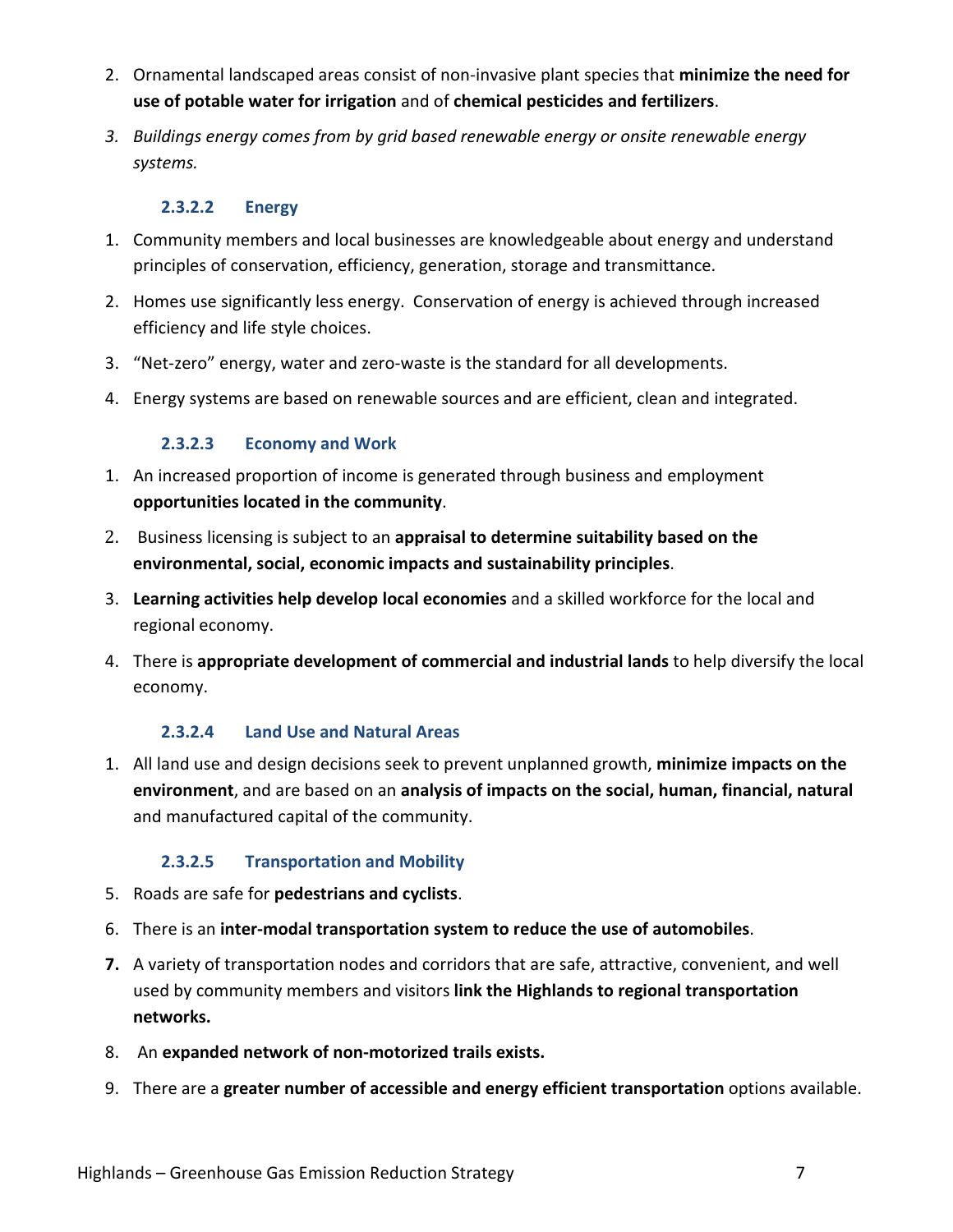- 10. **Social and support networks help reduce the number of daily car trips** through carpooling and assisting with errands.
- 11. *Transportation energy systems are increasingly efficient and powered by renewable energy.*

#### **2.3.2.6 Water and Waste (Infrastructure)**

- 12. Water is conserved through minimizing use, enhancing water retention, rain water harvesting and use of grey water.
- 13. The use of composting toilets is increasing and bio-solids are composted.
- 14. Solid waste is minimized through reduced consumption, backyard composting, and recycling.

## <span id="page-7-0"></span>**3 The Current Reality**

The best available source of data for energy and emissions in Highlands is the province's Community Energy and Emissions Inventory (CEEI), which is attached as Appendix 2.

Several key factors stand out from the available data, which should be kept in mind when considering the emissions strategy:

- The majority of the community's emissions are from transportation related activities at 81%, compared to just 18% from buildings and other stationary uses.
- Solid waste emissions make up just 0.6% of the inventory.
- The focus of emission reductions over the foreseeable future needs to be primarily targeted at preventing an increase in transportation related and buildings related emissions, and reducing the emissions from current sources.



#### **Figure 1 –Highlands 2007 CEEI GHG Emissions Profile Compared to BC**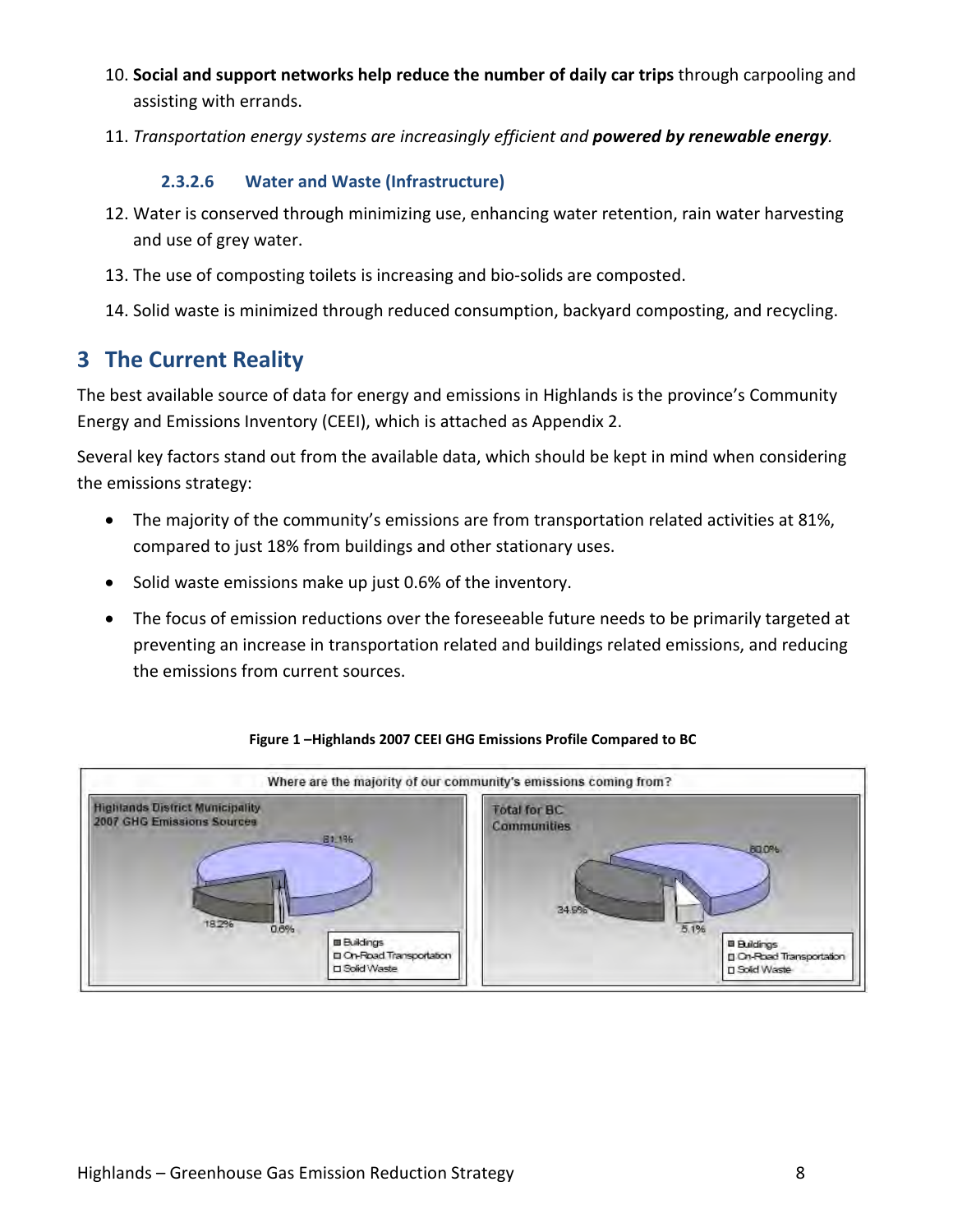

#### **Figure 2 –Highlands 2007 CEEI GHG Emissions profile by Tonnes**

As noted earlier, the rural nature of Highlands includes the significant proportion of single detached dwellings in the community, almost double the BC average. This type of dwelling tends to use more energy.

Source: BC CEEI,

• While Highlanders have only slightly more people than the BC average commuting to work via single occupancy vehicles, significantly more than the BC average have a work commute of more than 5km. The long vehicle commutes contribute to the current need for fossil fuel energy and the associated GHG emissions.





• Electricity mostly from hydro power is the primary source of energy used for buildings, which has a lower than average GHG association compared to other fuels. Electricity is estimated to make up about 1/3 of building related emissions. Other energy sources for buildings include some natural gas, and likely some heating oil, propane and wood. While hydropower has very

 $17,210$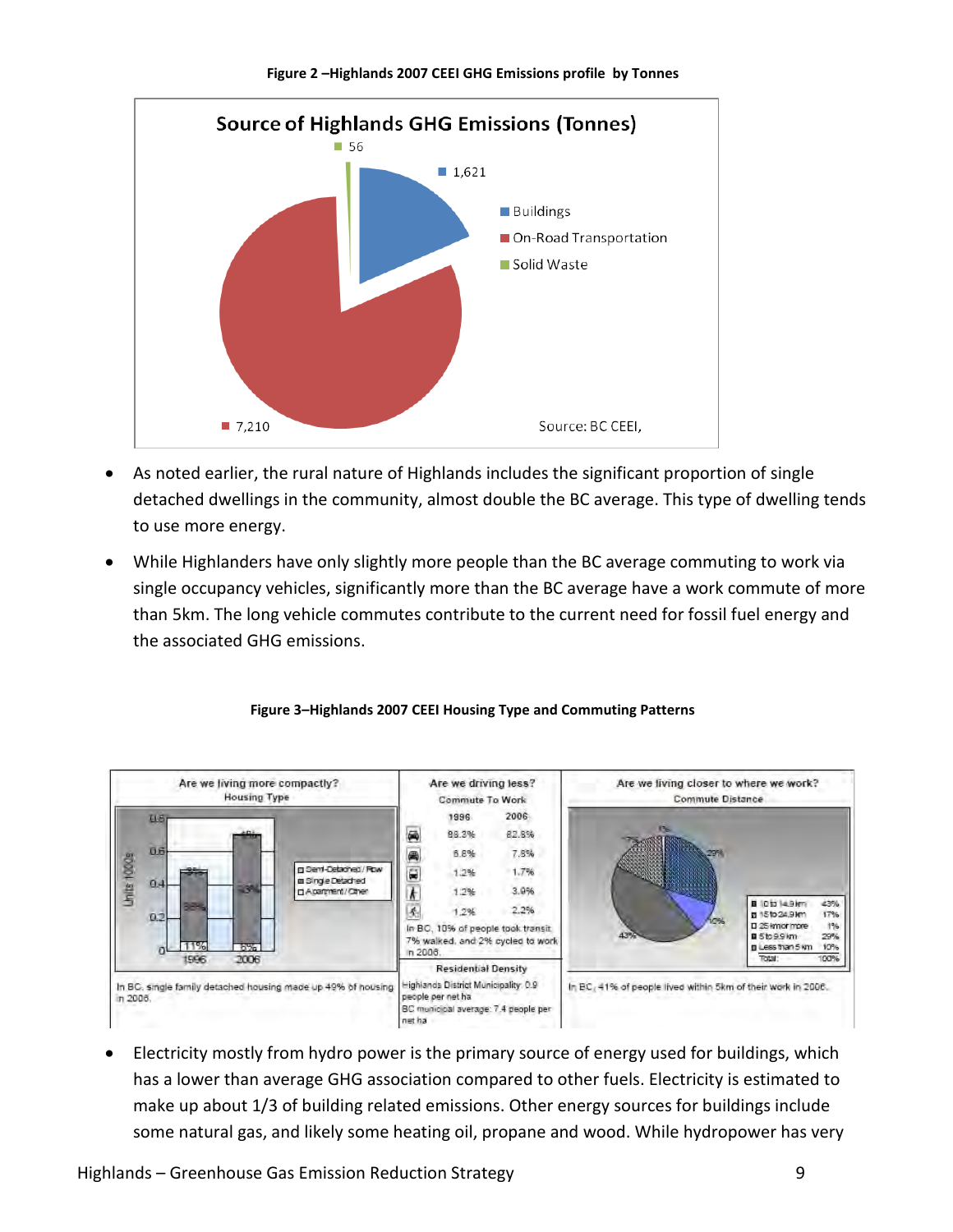little associated GHGs, increasing demand for electricity may lead to new fossil fuelled power plants or more hydro, which has its own associated environmental impacts.



#### **Figure 4–Highlands 2007 CEEI Source of Building GHG Emissions**

- Many current buildings are either older (pre-1986) or have likely been built to the minimum building code, which until last year had minimum energy efficiency requirements. The majority of the buildings have been built between 1986 and 2006 (Census, 2006), and are likely not set to be rebuilt in the near future. While proposed actions to improve energy efficiency will reduce energy and emissions from new building stock, the many of the buildings that will be here at the end of the planning horizon for this GHG Strategy are already here. We cannot lose sight of the fact that to achieve deep cuts in emissions; we must introduce effective measures tailored for both existing and new buildings.
- Large vehicles (large cars, SUVs, vans and light trucks) are the preferred modes of personal travel in the community as are gasoline fuelled drive trains. Both these characteristics make for inefficient mobility when compared to smaller diesel vehicles.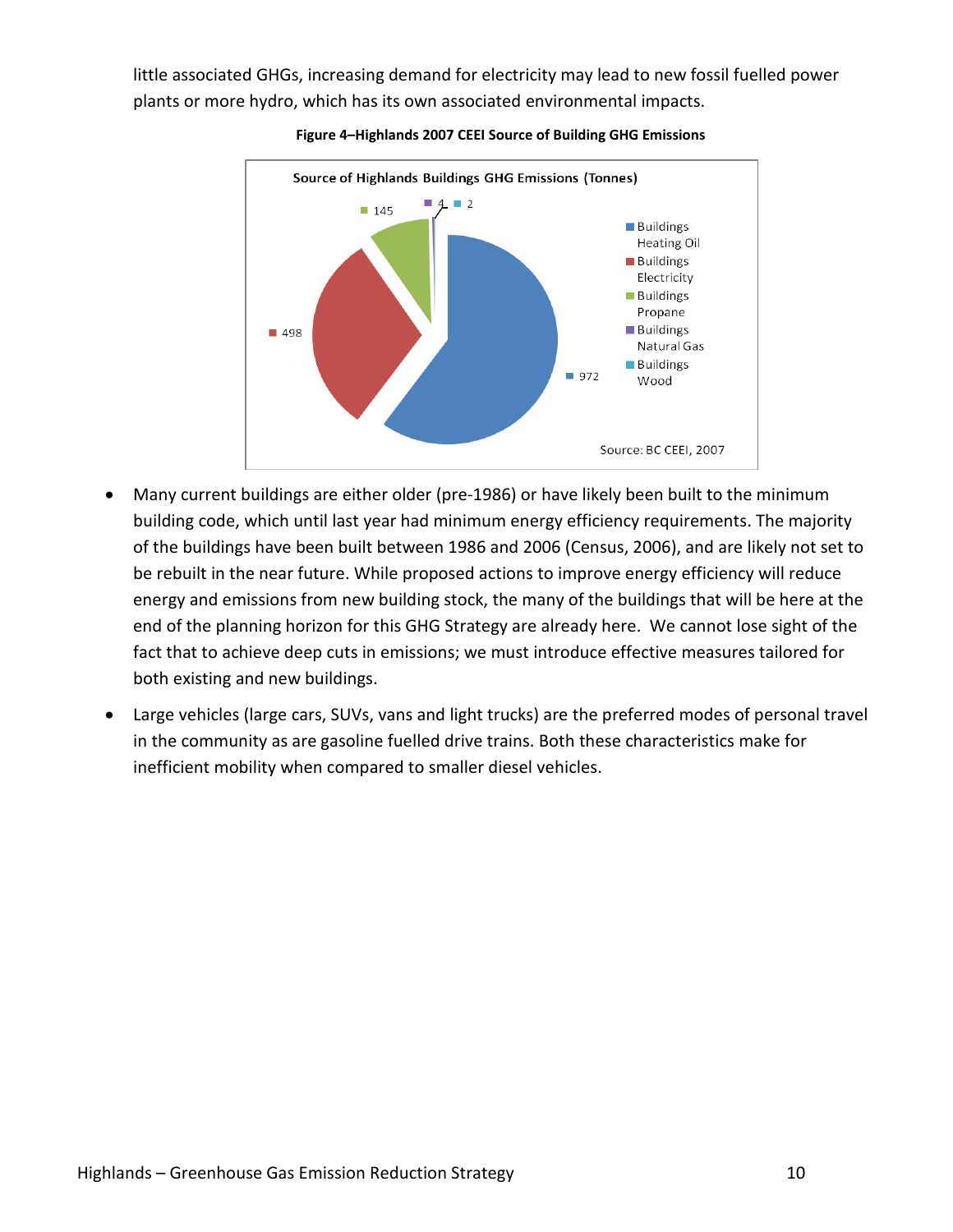## <span id="page-10-0"></span>**4 Recommended Objectives and Policies to Reduce GHG Emissions**

As the main purpose of this strategy is to feed into the OCP update, we have structured the Objectives, and Policies by those chapters. The bulk of the policy direction however is contained in the Energy and GHG Reduction Chapter.

Due to the significant amount of emissions from transportation and then buildings, the focus of emission reductions over the foreseeable future needs to be primarily targeted at preventing an increase in transportation related and buildings related emissions, and reducing the emissions from those current sources.

## <span id="page-10-1"></span>**4.1 Energy and GHG Reduction**

## **4.1.1 Objectives**

Due to the significant amount of emissions from transportation and then buildings, the focus of emission reductions over the foreseeable future needs to be primarily targeted at preventing an increase in transportation related and buildings related emissions, and reducing the emissions from those current sources. Using this knowledge with direction from the community vision, sustainability objectives and descriptions of success, we suggest the following objectives for this strategy.

#### **Overall Objectives**

- Substantially reduce GHG emissions from **stationary sources** through requiring **less energy** and shifting to **less carbon intensive energy systems**.
- Substantially reduce GHG emissions from **mobile/transportation sources** requiring **less energy** and shifting to **less carbon intensive** energy sources
- Substantially reduce GHG emissions from **solid waste management** activities through **reducing the need for materials** and through **less GHG intensive management of solid waste**.

## **4.1.2 Stationary Emission Source Policies**

- 1. Establish the entire municipality as a Development Permit Area (Chapter 11) for the purposes of promoting energy and water conservation as well as the reduction of GHG emissions.
- 2. Encourage increased uptake of building energy efficiency, water conservation and renewable energy retrofit programs (provincial, federal and utility-based).
- 3. Explore and remove any barriers to higher building envelope insulation standards from local regulations and standards.
- 4. Create an incentive structure to encourage energy-efficient, low-carbon construction and development practices.
	- o Create and deploy incentives to facilitate upgrades of existing infrastructure and buildings that improve energy efficiency.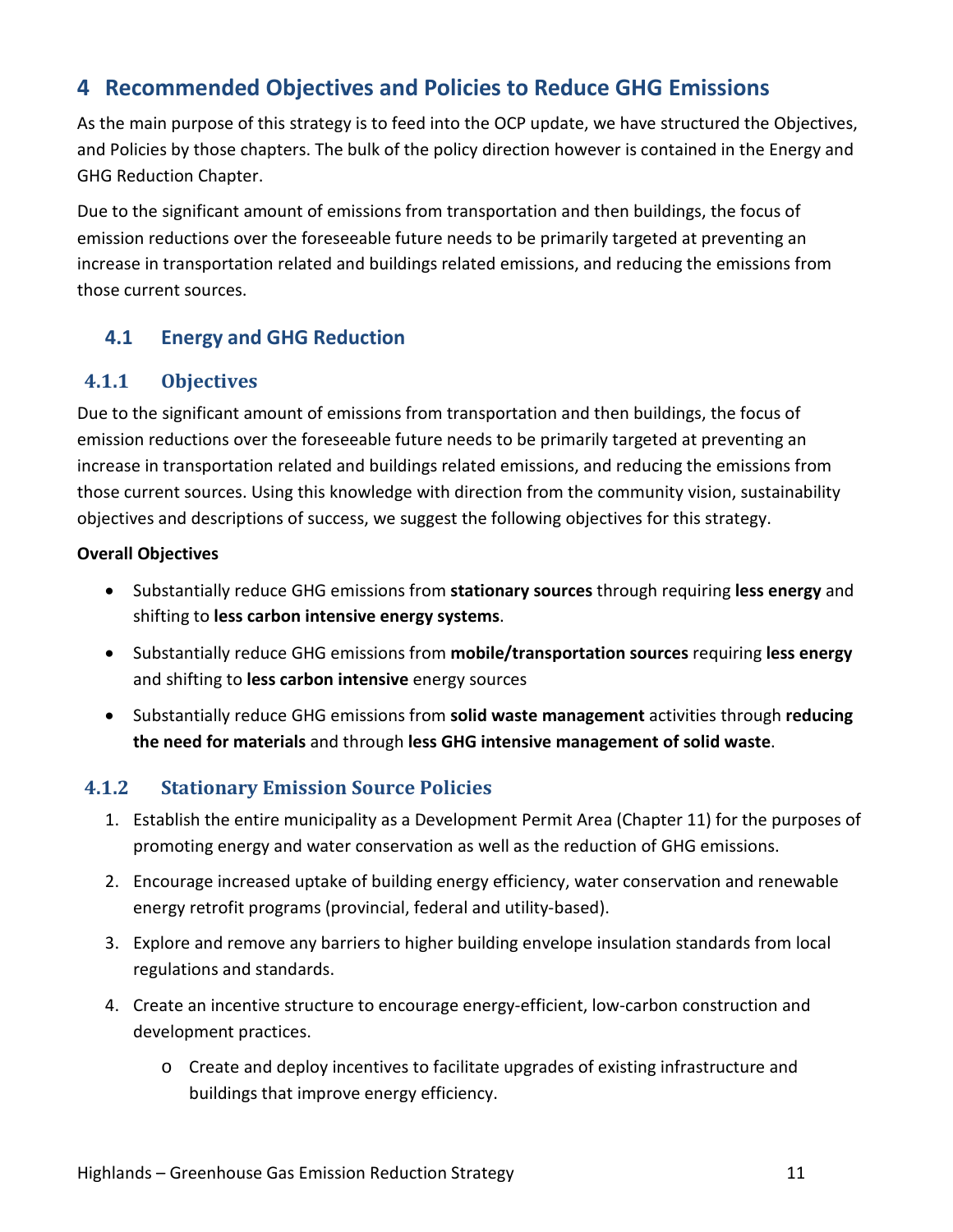- o Work to structure municipal fees and charges on development to reflect energy efficiency and lower environmental-impact development.
- o Work to structure permitting practices that prioritize development that reflects energy efficiency and lower environmental-impact development.
- 5. Create a "Smart Zone" (with a goal of net zero energy, water and waste)
- 6. Support provincial building code building efficiency extensions and other tools that maximize the extent that local building regulation can require or support renewable energy systems in local development and construction.
- 7. Support and encourage on-site, local and regional low-carbon energy production that includes a careful assessment of potential negative impacts on ecosystem function, air quality, community character and visual aesthetics.
- 8. Work with utility partners to conduct a feasibility study of potential areas or future areas within Highlands that are suitable for District Energy Systems. In those areas identified as suitable for district energy, consider the development of an energy utility and development permit guidelines to develop this resource.
- 9. The District will explore pilot projects that demonstrate the benefit of alternative energy systems.

## **4.1.3 Mobile Emission Sources Policies**

- 1. Focus development in the Regional Urban Containment and Servicing Policy Area as a means of reducing automobile trip distances.
- 2. Proposals for new development or significant redevelopment should be required to quantify future GHG emissions and energy consumption and incorporate measures to minimize and/or mitigate projected increases.
- 3. Create cluster styled development opportunities in central areas that can be well served by transit, pedestrian and cycling routes, and some amenities and services.
- 4. Consider approval of new development or significant redevelopment only in such as way that can be well served by transit, active transportation, amenities and services.
- 5. Investigate opportunities to improve live-work use designations within existing zones where this inclusion would not have adverse impacts on the Highlands rural character.
- 6. Investigate opportunities to create a multimodal transportation hub with connections to the region, that supports the use of the most efficient and renewably fuel transportation options.
- 7. Encourage the development of locally based economies, jobs and workspaces in order to reduce the number of work commuting trips to other communities.
- 8. Reduce regional transportation emissions by supporting appropriate opportunities for increasing local food production.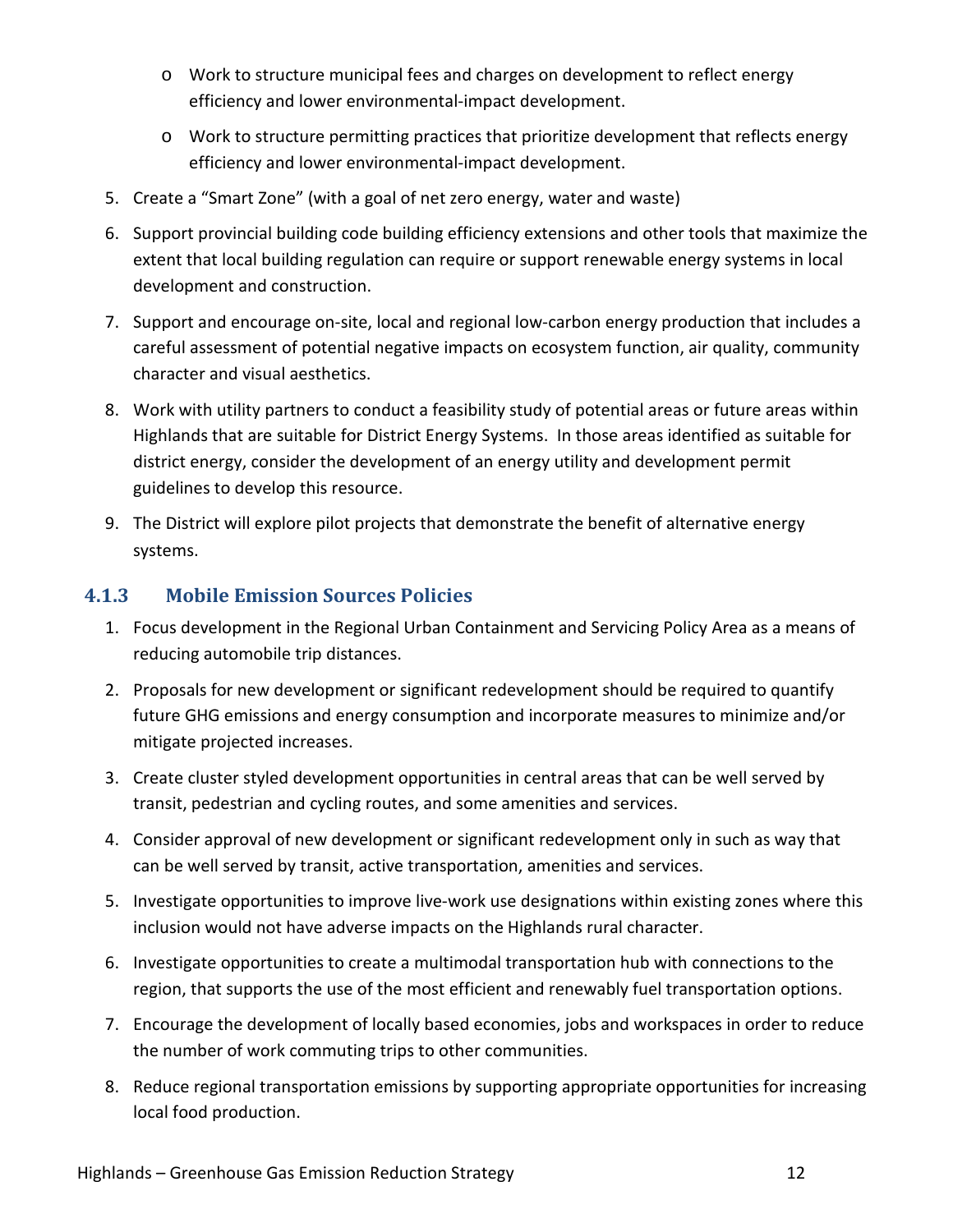- 9. Encourage residents to utilize low or zero-emission vehicles as their principle vehicle.
- 10. Encourage residents to utilize low or zero-emissions land and yard maintenance devices.
- 11. Work to integrate more efficient and low impact renewable powered vehicle technologies for the community through increasing access to the infrastructure (e.g. electric charging station stations) and fuels to support them.

## **4.1.4 Corporate decision making and policies**

- 1. Apply the principles of avoid emissions, reduce emissions, replace and offset emissions when considering GHG reductions in corporate operations.
- 2. Increase the efficiency of fleet vehicles and proportion of renewable energy used for the vehicles, based on consideration of all season safety and availability at a reasonable cost.
- 3. Save energy by using low impact, renewable energy sources in new or upgraded District facilities and other assets.
- 4. Support community marketing and outreach programs that raise awareness of the benefits of reducing personal energy use and decreasing our collective GHG emissions.
- 5. Assemble and maintain community inventories (e.g. CEEI) on energy and emissions and reduction opportunities ( e.g. LiveSmart BC) in a central location and through easily navigated links on the District web site.
- 6. Continue to use a Sustainability Task Force of key community stakeholders and interested individuals to review emission reduction progress and to develop action planning for the coming year.

## <span id="page-12-0"></span>**4.2 Transportation**

## **4.2.1 Policies**

- 1. Create engineering systems and supporting systems that make preferred modes of transportation attractive by being affordable, convenient, safe and enjoyable throughout the year, while minimizing environmental impacts.
- 2. Encourage residents to shift from personal motor vehicles towards active modes of transportation, car sharing and transit through supportive land use, education and awareness.
- 3. Work with regional passenger carriers and provincial regulatory bodies to encourage greater frequency and more affordable choices for regional mass travel.
- 4. Work with local employers and other partners, such as rideshare organizations and other jurisdictions with trip reduction programs (TRPs), to design and implement a District employee TRP.
- 5. Work with other regional partners to create a network of regional intermodal nodes to facilitate improved connections within and between communities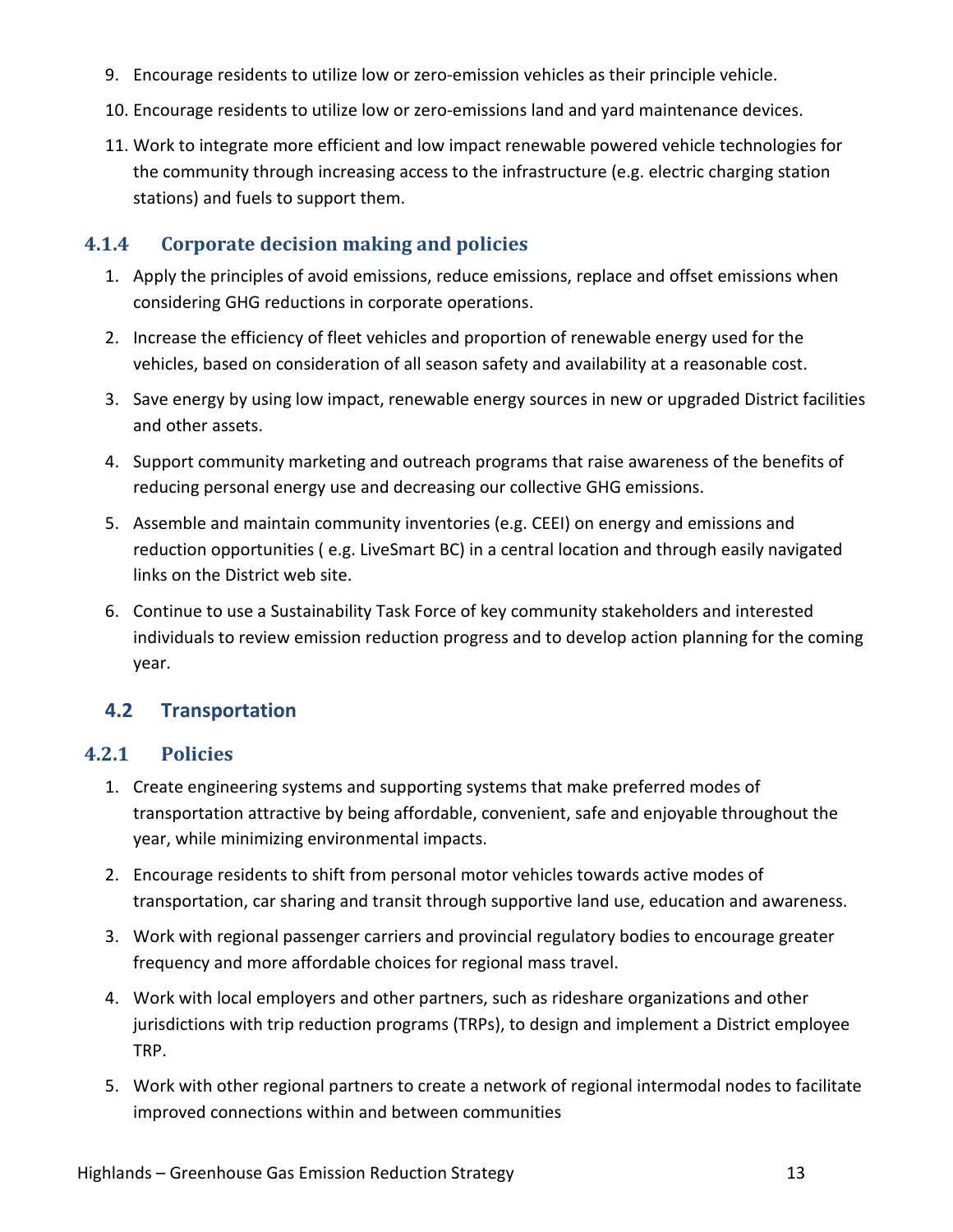## <span id="page-13-0"></span>**4.3 Land Use**

- 1. Encourage all new buildings and renovations to be built with energy efficient standards and technologies representing best practices.
- 2. Proposals for new development or significant redevelopment should be required to quantify future GHG emissions and energy consumption and incorporate measures to minimize and/or mitigate projected increases.

## <span id="page-13-1"></span>**4.4 Social Wellbeing**

## **4.4.1 Housing Polices**

1. Encourage all new housing buildings and renovations to be built with energy efficient and low carbon standards and technologies representing best practices.

## <span id="page-13-2"></span>**4.5 Economic Diversification**

#### **4.5.1 Objectives and Targets**

To help reduce Highlands contribution to the build-up of GHG emissions in the atmosphere.

#### **4.5.2 Policies**

- 1. Encourage opportunities for a Highlands based economy that services both residents and nonresidents.
- 2. Investigate how business licensing and regulations can help to further reductions in GHG emissions.
- 3. Create opportunities for residents to learn about the benefits of local economies.
- 4. Support opportunities to improve communications services in the area to encourage telecommuting.

## <span id="page-13-3"></span>**4.6 Services and Utilities**

#### **4.6.1 Water Polices**

- 1. Work with regional partners to develop, expand and promote programs and infrastructure that increases local recycling diversion rates especially of organic material.
- 2. Encourage the adoption of on-site organic composting opportunities that adhere to approaches that reduce animal attraction.
- 3. Encourage community residents toward purchasing habits that prioritize the least GHG intensive products and services. (e.g. could be reduced packaging, minimal use of fossil fuel fertilizers for food, and local based)